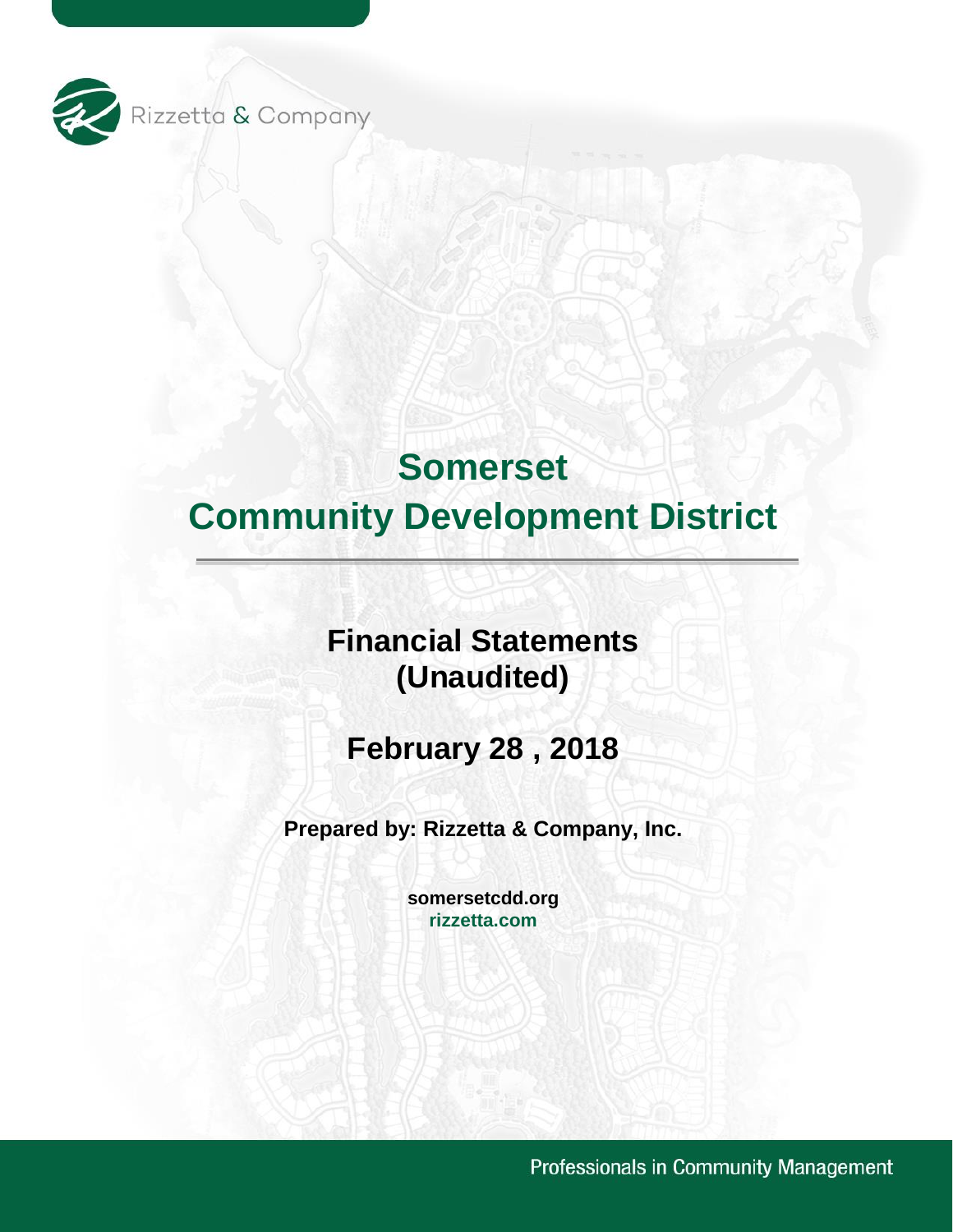#### As of 2/28/2018 Balance Sheet

# (In Whole Numbers)

| Whole Numbers) |  |
|----------------|--|
|                |  |

|                                    | <b>General Fund</b> | Reserve Fund | Debt Service<br>Fund | Total<br>Governmental<br>Funds | General Fixed<br><b>Assets Account</b><br>Group | General<br>Long-Term Debt<br><b>Account Group</b> |
|------------------------------------|---------------------|--------------|----------------------|--------------------------------|-------------------------------------------------|---------------------------------------------------|
| Assets                             |                     |              |                      |                                |                                                 |                                                   |
| Cash In Bank                       | 470,017             | $\Omega$     | $\Omega$             | 470,017                        | $\Omega$                                        | $\Omega$                                          |
| Investments                        | 175,130             | 0            | 1,829,280            | 2,004,410                      | $\Omega$                                        |                                                   |
| <b>Investments--Reserves</b>       | 0                   | 312,307      | $\mathbf{0}$         | 312,307                        | 0                                               | $\theta$                                          |
| <b>Accounts Receivable</b>         | 96,595              | 0            | 195,919              | 292,514                        | 0                                               | 0                                                 |
| Prepaid Expenses                   | 0                   | 0            | $\Omega$             | $\Omega$                       | O                                               |                                                   |
| Due From Other Funds               | 0                   | 150,000      | 182,155              | 332,155                        | 0                                               |                                                   |
| Amount Available in Debt Service   | O                   | 0            | $\Omega$             | $\Omega$                       | $\Omega$                                        | 2,207,353                                         |
| Amount To Be Provided Debt Service |                     | ∩            | 0                    |                                | $\Omega$                                        | 11,587,647                                        |
| <b>Fixed Assets</b>                |                     |              | $\Omega$             |                                | 10,915,039                                      | $\theta$                                          |
| <b>Total Assets</b>                | 741,742             | 462,307      | 2,207,353            | 3,411,402                      | 10,915,039                                      | 13,795,000                                        |
| Liabilities                        |                     |              |                      |                                |                                                 |                                                   |
| <b>Accounts Payable</b>            | 2,608               | 0            | $\Omega$             | 2,608                          | $\Omega$                                        | $\Omega$                                          |
| <b>Accrued Expenses Payable</b>    | 12,527              | 0            | $\Omega$             | 12,527                         | 0                                               |                                                   |
| Due To Other Funds                 | 332,155             |              | $\Omega$             | 332,155                        |                                                 |                                                   |
| Other Bonds Payable                | 0                   | 0            | $\mathbf{0}$         | $\Omega$                       | 0                                               |                                                   |
| Revenue Bonds Payable--Long Term   | 0                   | 0            | $\mathbf{0}$         | $\Omega$                       | $\boldsymbol{0}$                                | 13,795,000                                        |
| <b>Total Liabilities</b>           | 347,290             | $\Omega$     | $\theta$             | 347,290                        | $\Omega$                                        | 13,795,000                                        |
| Fund Equity & Other Credits        |                     |              |                      |                                |                                                 |                                                   |
| <b>Beginning Fund Balance</b>      | 84,907              | 311,275      | 1,445,663            | 1,841,846                      | 10,915,039                                      | $\theta$                                          |
| Net Change in Fund Balance         | 309,545             | 151,032      | 761,690              | 1,222,266                      | $\overline{0}$                                  | $\bf{0}$                                          |
| Total Fund Equity & Other Credits  | 394,452             | 462,307      | 2,207,353            | 3,064,112                      | 10,915,039                                      | $\Omega$                                          |
| Total Liabilities & Fund Equity    | 741,742             | 462,307      | 2,207,353            | 3,411,402                      | 10,915,039                                      | 13,795,000                                        |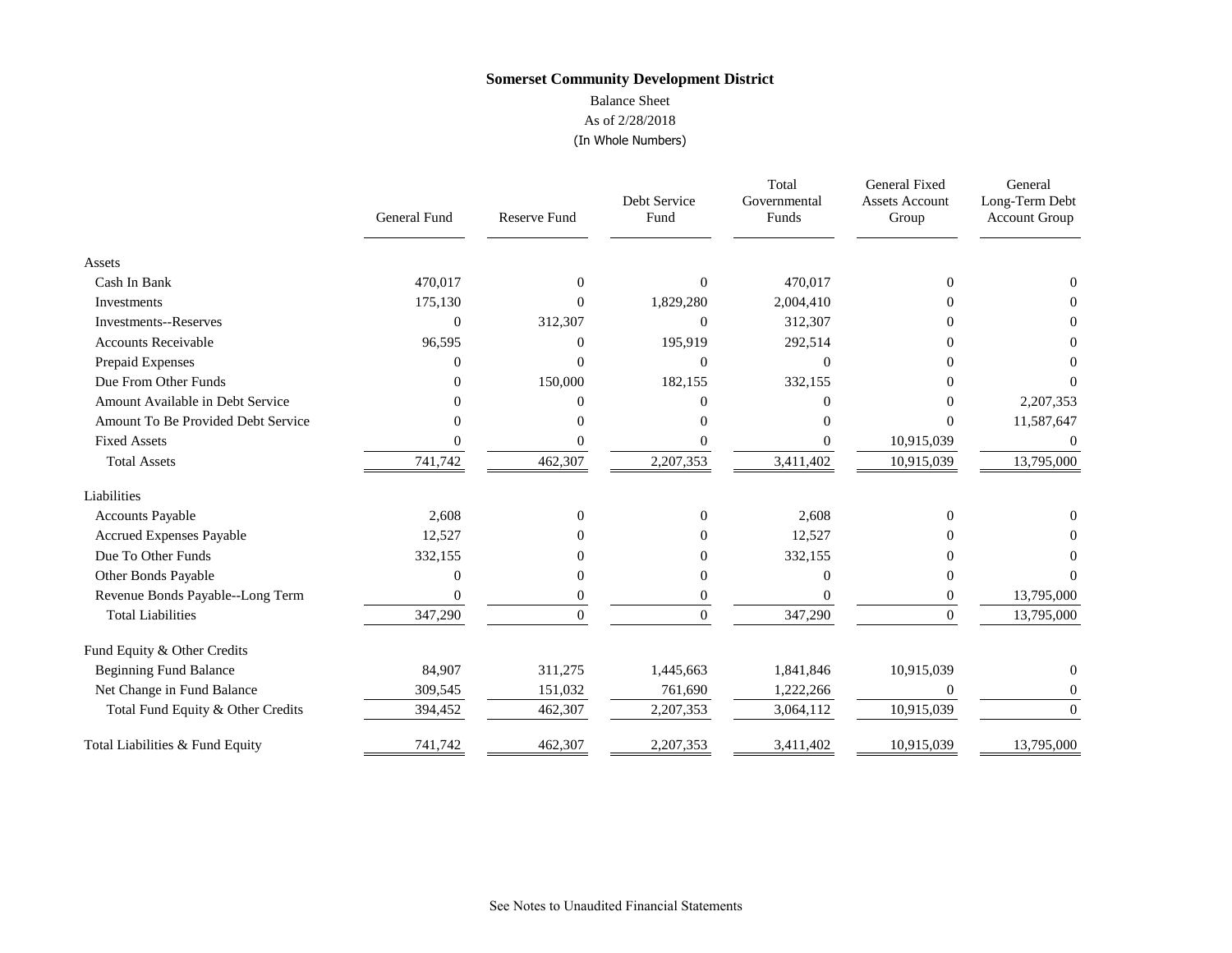Statement of Revenues and Expenditures 001 - General Fund From 10/1/2017 Through 2/28/2018 (In Whole Numbers)

|                                                    | Annual Budget    | <b>YTD Budget</b> | <b>YTD</b> Actual | <b>YTD</b> Variance | Percent Annual<br><b>Budget Remaining</b> |
|----------------------------------------------------|------------------|-------------------|-------------------|---------------------|-------------------------------------------|
| Revenues                                           |                  |                   |                   |                     |                                           |
| <b>Interest Earnings</b>                           |                  |                   |                   |                     |                                           |
| <b>Interest Earnings</b>                           | $\boldsymbol{0}$ | $\boldsymbol{0}$  | 6                 | 6                   | 0.00%                                     |
| <b>Special Assessments</b>                         |                  |                   |                   |                     |                                           |
| Tax Roll                                           | 149,747          | 149,747           | 150,564           | 817                 | (0.54)%                                   |
| Off Roll                                           | 267,028          | 267,028           | 267,660           | 632                 | (0.23)%                                   |
| <b>Total Revenues</b>                              | 416,775          | 416,775           | 418,229           | 1,454               | $(0.35)\%$                                |
| Expenditures                                       |                  |                   |                   |                     |                                           |
| Legislative                                        |                  |                   |                   |                     |                                           |
| <b>Supervisor Fees</b>                             | 2,400            | 1,000             | $\boldsymbol{0}$  | 1,000               | 100.00%                                   |
| Financial & Administrative                         |                  |                   |                   |                     |                                           |
| <b>Administrative Services</b>                     | 4,500            | 1,875             | 1,875             | $\mathbf{0}$        | 58.33%                                    |
| District Management                                | 25,700           | 10,708            | 10,708            | $\mathbf{0}$        | 58.33%                                    |
| District Engineer                                  | 3,600            | 1,500             | 1,800             | (300)               | 50.00%                                    |
| Disclosure Report                                  | 500              | $\mathbf{0}$      | $\boldsymbol{0}$  | $\mathbf{0}$        | 100.00%                                   |
| <b>Trustees Fees</b>                               | 6,500            | 5,417             | 4,469             | 948                 | 31.24%                                    |
| Financial & Revenue Collections                    | 10,000           | 7,083             | 7,083             | $\mathbf{0}$        | 29.16%                                    |
| <b>Accounting Services</b>                         | 17,000           | 7,083             | 7,083             | $\mathbf{0}$        | 58.33%                                    |
| <b>Auditing Services</b>                           | 3,200            | $\boldsymbol{0}$  | $\boldsymbol{0}$  | $\mathbf{0}$        | 100.00%                                   |
| Arbitrage Rebate Calculation                       | 650              | 650               | $\boldsymbol{0}$  | 650                 | 100.00%                                   |
| Travel                                             | 500              | 208               | $\overline{0}$    | 208                 | 100.00%                                   |
| Public Officials Liability Insurance               | 5,000            | 5,000             | 2,750             | 2,250               | 45.00%                                    |
| Miscellaneous Fees                                 | 750              | 313               | $\boldsymbol{0}$  | 313                 | 100.00%                                   |
| <b>Legal Advertising</b>                           | 1,800            | 750               | $\overline{0}$    | 750                 | 100.00%                                   |
| Dues, Licenses & Fees                              | 175              | 175               | 175               | $\mathbf{0}$        | 0.00%                                     |
| Website Hostin, Maintenence,<br>Backup (and EMail) | 2,600            | 1,083             | 500               | 583                 | 80.76%                                    |
| Legal Counsel                                      |                  |                   |                   |                     |                                           |
| <b>District Counsel</b>                            | 14,000           | 5,833             | 2,092             | 3,742               | 85.06%                                    |
| <b>Electric Utility Services</b>                   |                  |                   |                   |                     |                                           |
| <b>Street Lights</b>                               | 27,000           | 11,250            | $\boldsymbol{0}$  | 11,250              | 100.00%                                   |
| Utility-Irrigation                                 | 7,500            | 3,125             | 2,513             | 612                 | 66.49%                                    |
| Stormwater Control                                 |                  |                   |                   |                     |                                           |
| Stormwater System Maintenance                      | 5,000            | 2,083             | $\boldsymbol{0}$  | 2,083               | 100.00%                                   |
| Lake/Pond Bank Maintenance                         | 5,000            | 2,083             | 200               | 1,883               | 96.00%                                    |
| Miscellaneous Expense/Pond Liner<br>Repair         | 2,500            | 1,042             | $\overline{0}$    | 1,042               | 100.00%                                   |
| <b>Aquatic Plant Replacement</b>                   | 3,600            | 1,500             | $\boldsymbol{0}$  | 1,500               | 100.00%                                   |
| Other Physical Environment                         |                  |                   |                   |                     |                                           |
| General Liability Insurance                        | 6,500            | 6,500             | 5,050             | 1,450               | 22.30%                                    |
| Landscape Maintenance                              | 95,000           | 39,583            | 36,921            | 2,663               | 61.13%                                    |
| <b>Irrigation Repairs</b>                          | 6,000            | 2,500             | 2,962             | (462)               | 50.63%                                    |
| Irrigation System Supply Pump<br>Maintenance       | 6,000            | 2,500             | 1,817             | 683                 | 69.71%                                    |
| Ornamental Lighting & Maintenance                  | 500              | 208               | $\boldsymbol{0}$  | 208                 | 100.00%                                   |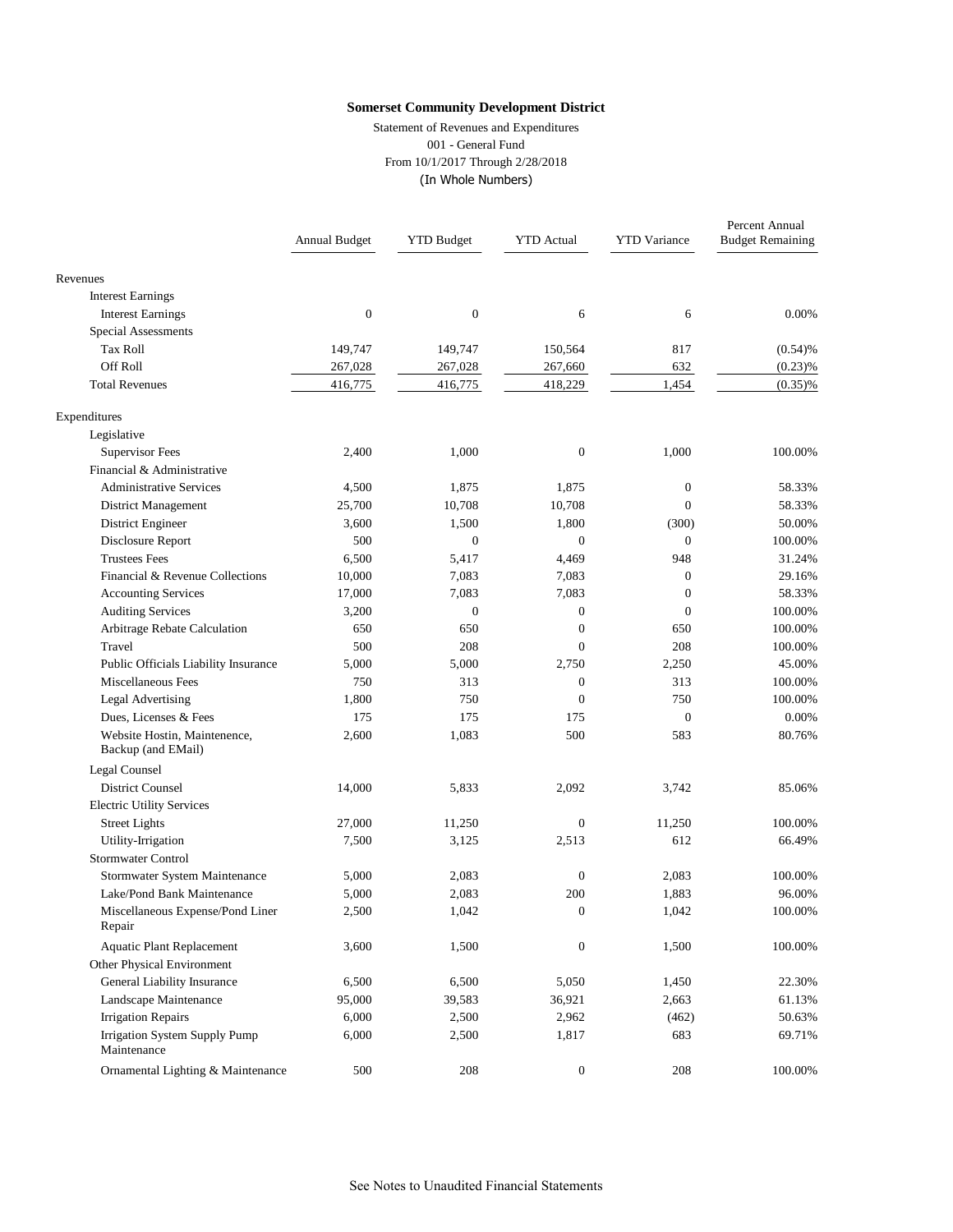Statement of Revenues and Expenditures 001 - General Fund From 10/1/2017 Through 2/28/2018 (In Whole Numbers)

|                                                                 | Annual Budget | <b>YTD Budget</b> | <b>YTD</b> Actual | <b>YTD</b> Variance | Percent Annual<br><b>Budget Remaining</b> |
|-----------------------------------------------------------------|---------------|-------------------|-------------------|---------------------|-------------------------------------------|
| Irrigation Well Maintenance and<br>Repair                       | 3,600         | 1,500             | $\overline{0}$    | 1,500               | 100.00%                                   |
| Irrigation System-Feeder Pump<br>Maintenance                    | 1,000         | 417               | $\overline{0}$    | 417                 | 100.00%                                   |
| Irrigation System-Feeder Pump<br>Chemicals                      | 6,000         | 2,500             | 153               | 2,347               | 97.45%                                    |
| Pond Well Inspections NPDES                                     | 52,000        | 21,667            | 14,400            | 7,267               | 72.30%                                    |
| Landscape Replacement Plants,<br>Shrubs, Trees                  | 73,200        | 30,500            | $\Omega$          | 30,500              | 100.00%                                   |
| Landscape Miscellaneous Palm<br>Trees                           | 9,000         | 3,750             | $\overline{0}$    | 3,750               | 100.00%                                   |
| Landscape - Mulch                                               | 1,500         | 625               | $\overline{0}$    | 625                 | 100.00%                                   |
| Road & Street Facilities                                        |               |                   |                   |                     |                                           |
| Street Light Decorative Light<br>Maintenance                    | 2,000         | 833               | 6,134             | (5,301)             | $(206.69)\%$                              |
| Street/Parking Lot Sweeping                                     | 5,000         | 2,083             | $\mathbf{0}$      | 2,083               | 100.00%                                   |
| <b>Total Expenditures</b>                                       | 416,775       | 184,929           | 108,684           | 76,245              | 73.92%                                    |
| Excess of Revenue Over (Under)<br>Expenditures                  | $\mathbf{0}$  | 231,846           | 309,545           | 77,699              | 0.00%                                     |
| Excess of Rev./Other Sources Over<br>(Under) Expend./Other Uses | $\mathbf{0}$  | 231,846           | 309,545           | 77,699              | 0.00%                                     |
| Fund Balance Beginning of Period                                |               |                   |                   |                     |                                           |
|                                                                 | $\mathbf{0}$  | $\boldsymbol{0}$  | 84,907            | 84,907              | 0.00%                                     |
| Fund Balance End of Period                                      | $\mathbf{0}$  | 231,846           | 394,452           | 162,607             | 0.00%                                     |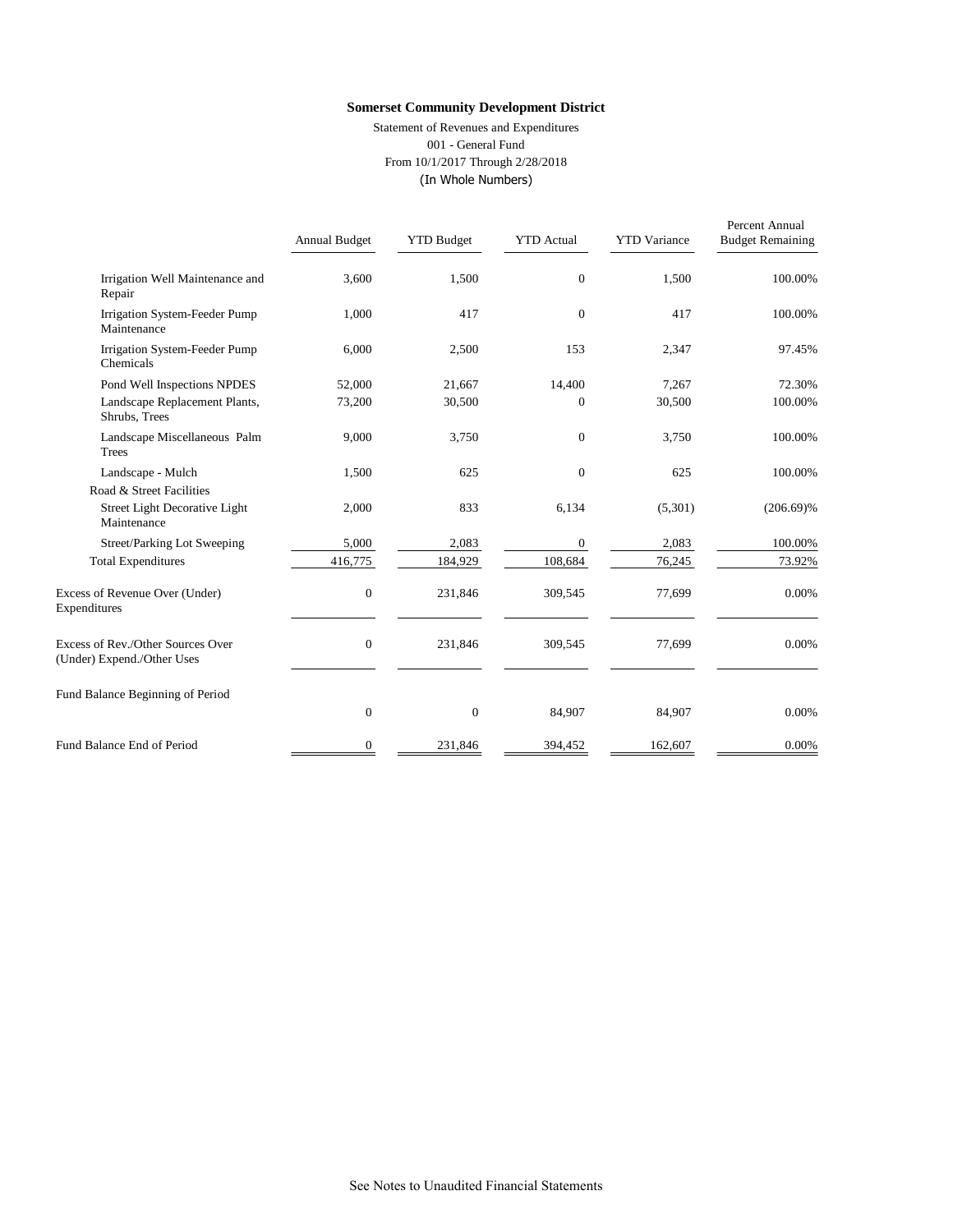Statement of Revenues and Expenditures 005 - Reserve Fund From 10/1/2017 Through 2/28/2018 (In Whole Numbers)

|                                                                 | <b>Annual Budget</b> | <b>Current Period</b><br>Actual | <b>Budget To</b><br><b>Actual Variance</b> | <b>Budget Percent</b><br>Remaining |
|-----------------------------------------------------------------|----------------------|---------------------------------|--------------------------------------------|------------------------------------|
| Revenues                                                        |                      |                                 |                                            |                                    |
| <b>Interest Earnings</b>                                        |                      |                                 |                                            |                                    |
| <b>Interest Earnings</b>                                        | $\overline{0}$       | 1,032                           | 1,032                                      | 0.00%                              |
| <b>Special Assessments</b>                                      |                      |                                 |                                            |                                    |
| <b>Tax Roll</b>                                                 | 80,000               | 80,000                          | 0                                          | 0.00%                              |
| Off Roll                                                        | 70,000               | 70,000                          | 0                                          | 0.00%                              |
| <b>Total Revenues</b>                                           | 150,000              | 151,032                         | 1,032                                      | 0.69%                              |
| Expenditures                                                    |                      |                                 |                                            |                                    |
| Contingency                                                     |                      |                                 |                                            |                                    |
| <b>Capital Reserves</b>                                         | 150,000              | 0                               | 150,000                                    | 100.00%                            |
| <b>Total Expenditures</b>                                       | 150,000              | $\Omega$                        | 150,000                                    | 100.00%                            |
| Excess of Revenue Over (Under)<br>Expenditures                  | $\boldsymbol{0}$     | 151,032                         | 151,032                                    | 0.00%                              |
| Excess of Rev./Other Sources Over<br>(Under) Expend./Other Uses | $\overline{0}$       | 151,032                         | 151,032                                    | 0.00%                              |
| Fund Balance, Beginning of Period                               |                      |                                 |                                            |                                    |
|                                                                 | $\boldsymbol{0}$     | 311,275                         | 311,275                                    | 0.00%                              |
| Fund Balance, End of Period                                     | 0                    | 462,307                         | 462,307                                    | 0.00%                              |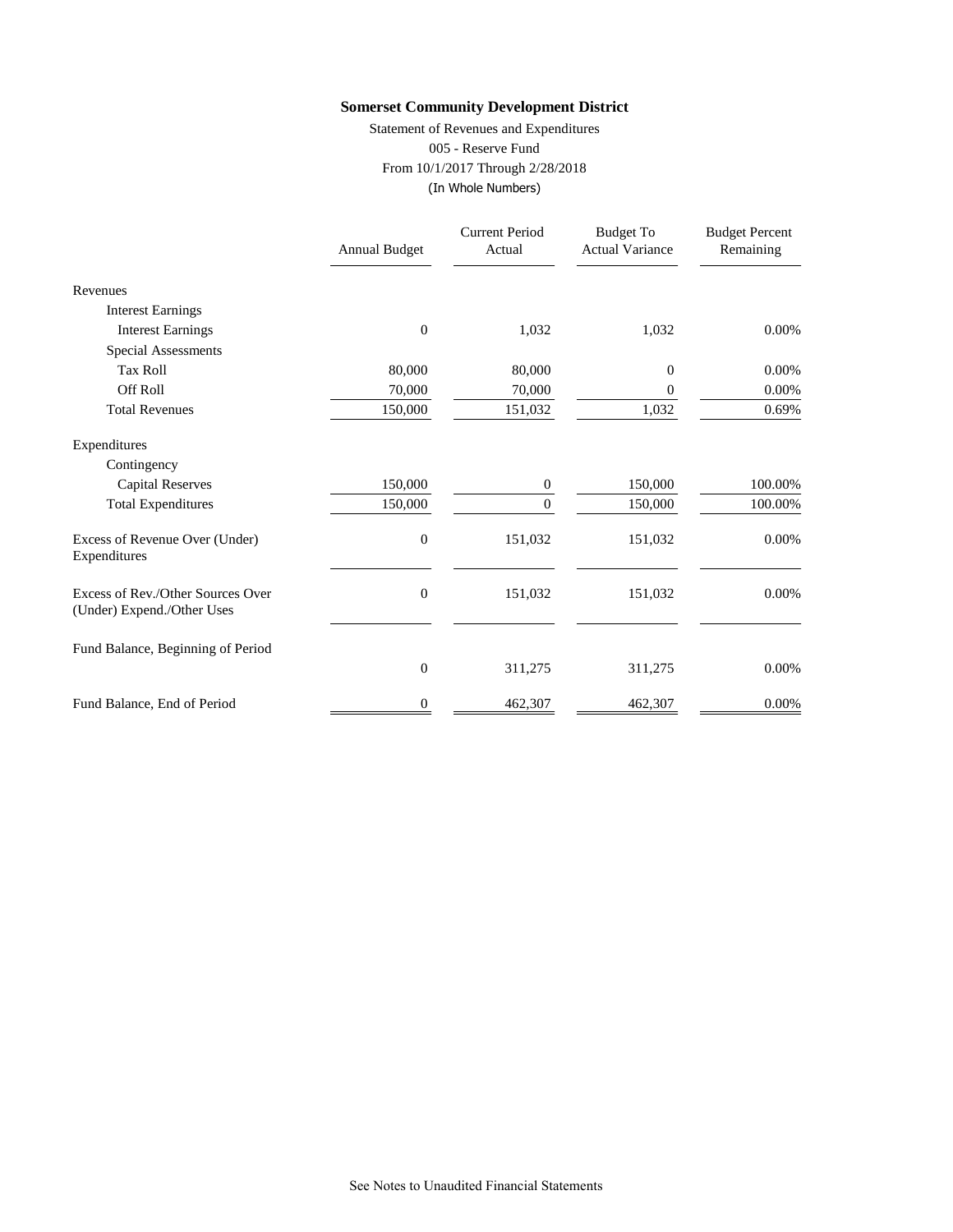Statement of Revenues and Expenditures 200 - Debt Service Fund From 10/1/2017 Through 2/28/2018 (In Whole Numbers)

|                                                                 | <b>Annual Budget</b> | <b>Current Period</b><br>Actual | <b>Budget To</b><br><b>Actual Variance</b> | <b>Budget Percent</b><br>Remaining |
|-----------------------------------------------------------------|----------------------|---------------------------------|--------------------------------------------|------------------------------------|
| Revenues                                                        |                      |                                 |                                            |                                    |
| <b>Interest Earnings</b>                                        |                      |                                 |                                            |                                    |
| <b>Interest Earnings</b>                                        | $\overline{0}$       | 5,559                           | 5,559                                      | 0.00%                              |
| Special Assessments                                             |                      |                                 |                                            |                                    |
| <b>Tax Roll</b>                                                 | 464,704              | 467,638                         | 2,934                                      | 0.63%                              |
| Off Roll                                                        | 684,855              | 684,855                         | 0                                          | 0.00%                              |
| <b>Total Revenues</b>                                           | 1,149,559            | 1,158,052                       | 8,493                                      | 0.74%                              |
| Expenditures                                                    |                      |                                 |                                            |                                    |
| Debt Service                                                    |                      |                                 |                                            |                                    |
| Interest                                                        | 749,559              | 366,363                         | 383,196                                    | 51.12%                             |
| Principal                                                       | 400,000              | 30,000                          | 370,000                                    | 92.50%                             |
| <b>Total Expenditures</b>                                       | 1,149,559            | 396,363                         | 753,196                                    | 65.52%                             |
| Excess of Revenue Over (Under)<br>Expenditures                  | $\boldsymbol{0}$     | 761,690                         | 761,690                                    | 0.00%                              |
| Excess of Rev./Other Sources Over<br>(Under) Expend./Other Uses | $\boldsymbol{0}$     | 761,690                         | 761,690                                    | 0.00%                              |
| Fund Balance, Beginning of Period                               |                      |                                 |                                            |                                    |
|                                                                 | $\boldsymbol{0}$     | 1,445,663                       | 1,445,663                                  | 0.00%                              |
| Fund Balance, End of Period                                     | 0                    | 2,207,353                       | 2,207,353                                  | 0.00%                              |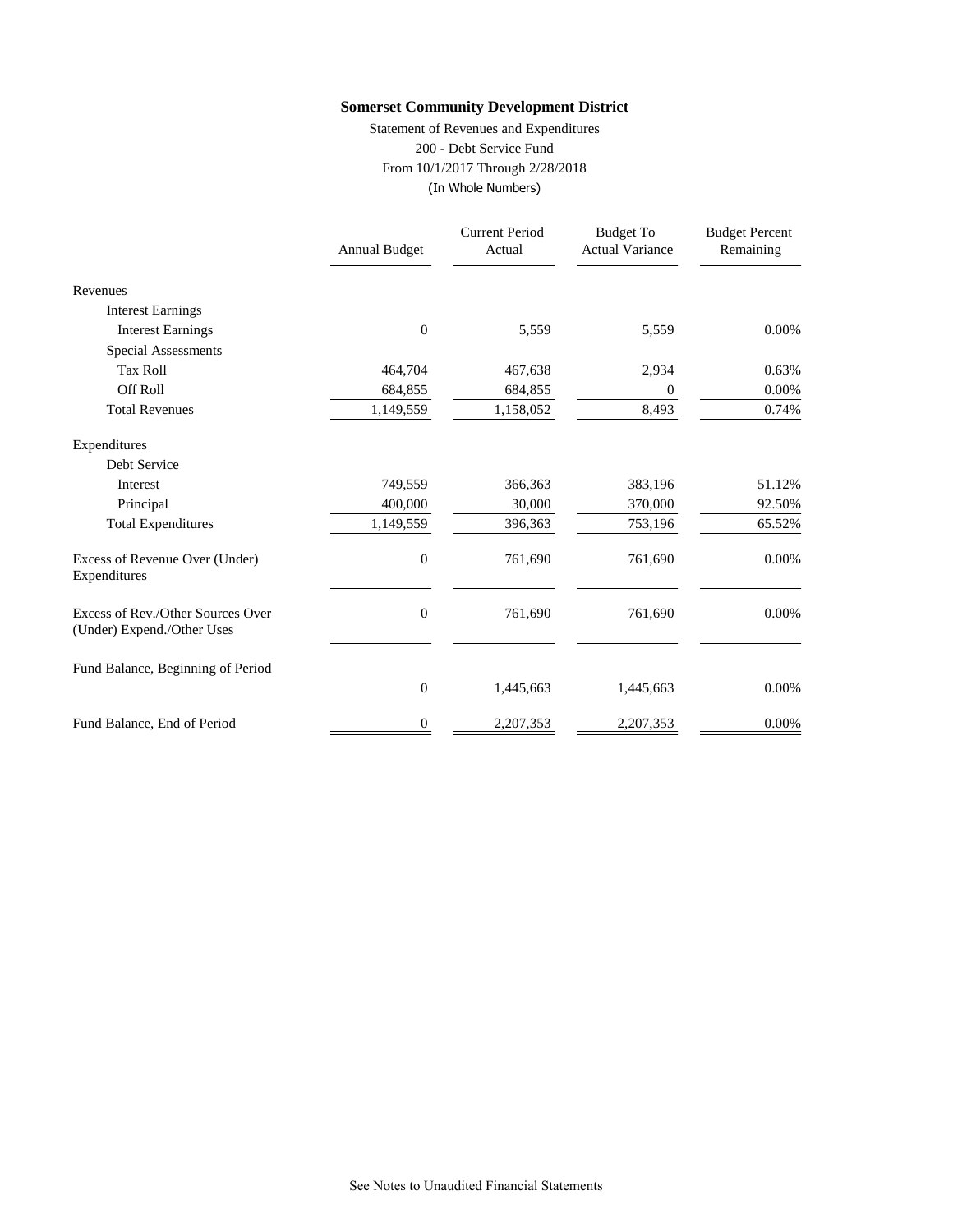#### **February 28, 2018 Somerset CDD Investment Summary**

| <b>Account</b>                          | Investment                                      | <b>Balance as of</b><br><b>February 28, 2018</b> |
|-----------------------------------------|-------------------------------------------------|--------------------------------------------------|
| The Bank of Tampa                       | Money Market Account                            | \$<br>175,130                                    |
|                                         | <b>Total General Fund Investments</b>           | 175,130                                          |
| The Bank of Tampa ICS - Capital Reserve |                                                 |                                                  |
| <b>BTH Bank NA</b>                      | Money Market Account                            | \$<br>245,150                                    |
| Mutual of Omaha Bank                    | Money Market Account                            | 67,157                                           |
|                                         | <b>Total Reserve Fund Investments</b>           | 312,307                                          |
| US Bank Series 2005 Prepayment          | First American Treasury Obligation Fund Class Z | \$                                               |
| US Bank Series 2005 Reserve             | First American Treasury Obligation Fund Class Z | 920,583                                          |
| US Bank Series 2005 Revenue             | First American Treasury Obligation Fund Class Z | 908,693                                          |
|                                         | <b>Total Debt Service Fund Investments</b>      | 1,829,280                                        |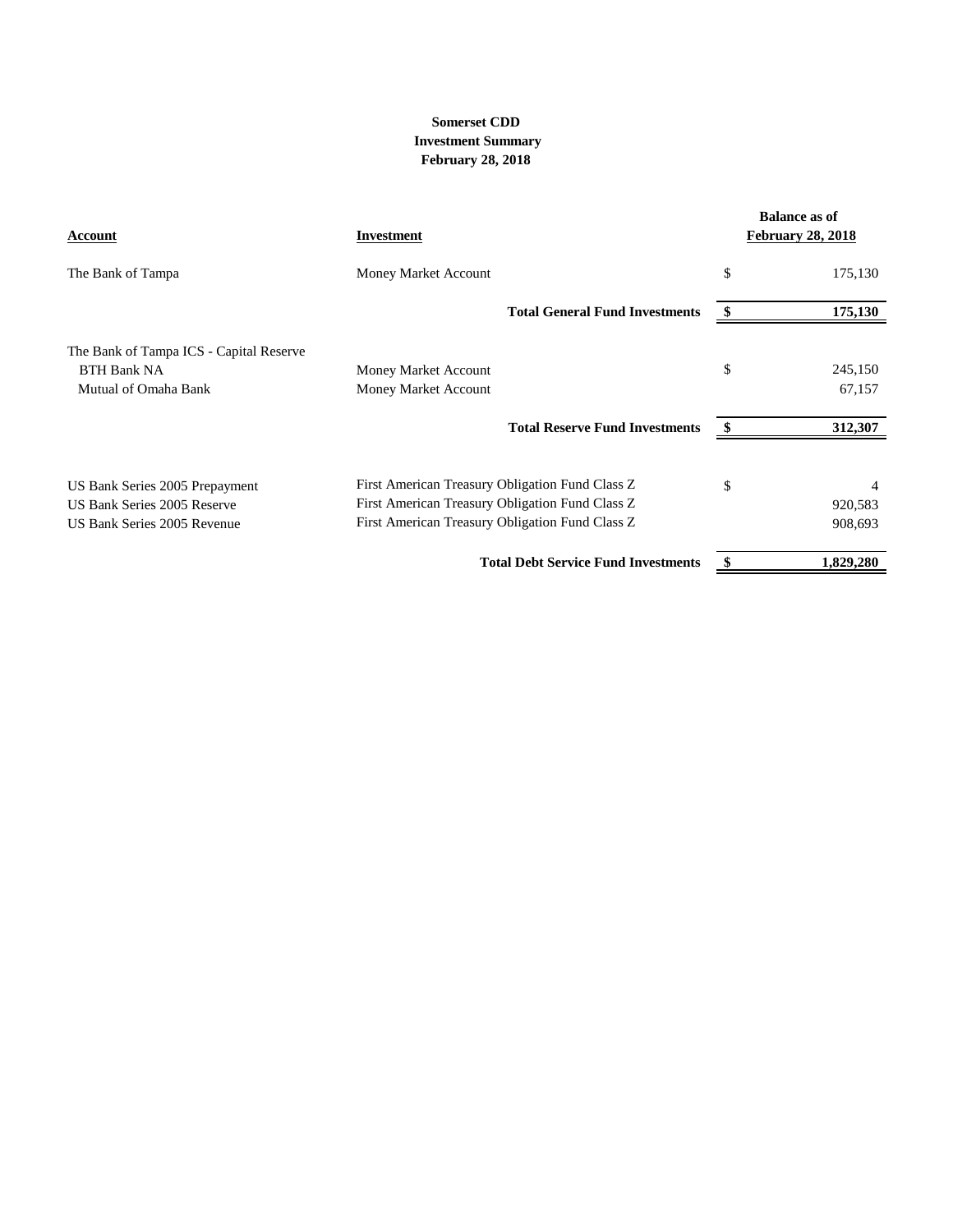#### 001 - General Fund From 2/1/2018 Through 2/28/2018 Summary A/R Ledger

| Invoice Date | <b>Customer Name</b>               | Invoice Number | <b>Current Balance</b> |
|--------------|------------------------------------|----------------|------------------------|
| 10/1/2017    | <b>Walton County Tax Collector</b> | FY17-18        | 12,180.50              |
| 10/28/2017   | EBSCO Gulf Coast Development Inc.  | 861-18-01      | 84,414.90              |
|              | Total 001 - General<br>Fund        |                | 96.595.40              |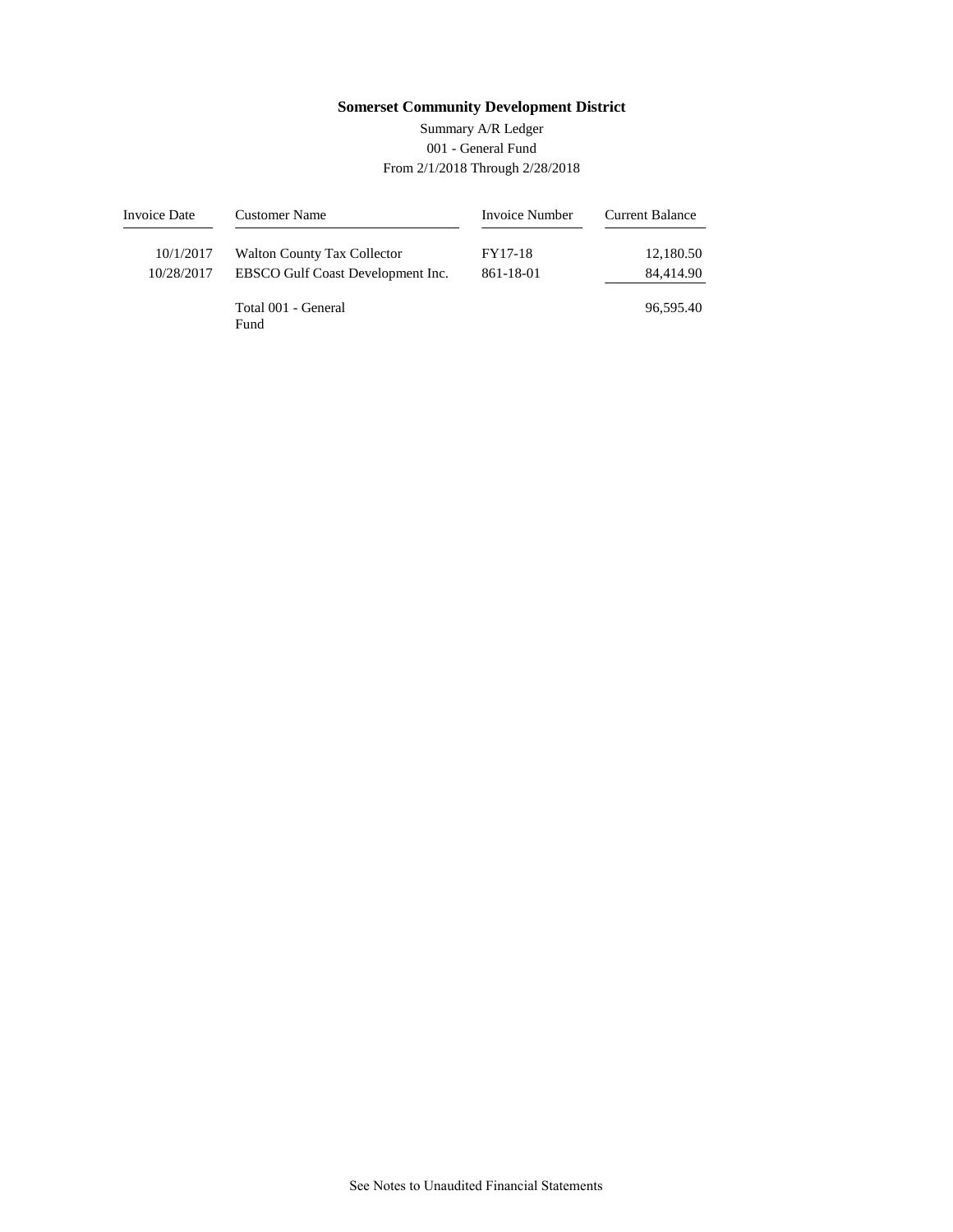#### 200 - Debt Service Fund From 2/1/2018 Through 2/28/2018 Summary A/R Ledger

| <b>Invoice Date</b>   | Customer Name                      | <b>Invoice Number</b> | Current Balance |
|-----------------------|------------------------------------|-----------------------|-----------------|
| 10/1/2017             | <b>Walton County Tax Collector</b> | FY17-18               | 24,704.91       |
| 10/28/2017            | EBSCO Gulf Coast Development Inc.  | 861-18-01             | 171,213.79      |
|                       | Total 200 - Debt<br>Service Fund   |                       | 195,918.70      |
| <b>Report Balance</b> |                                    |                       | 292,514.10      |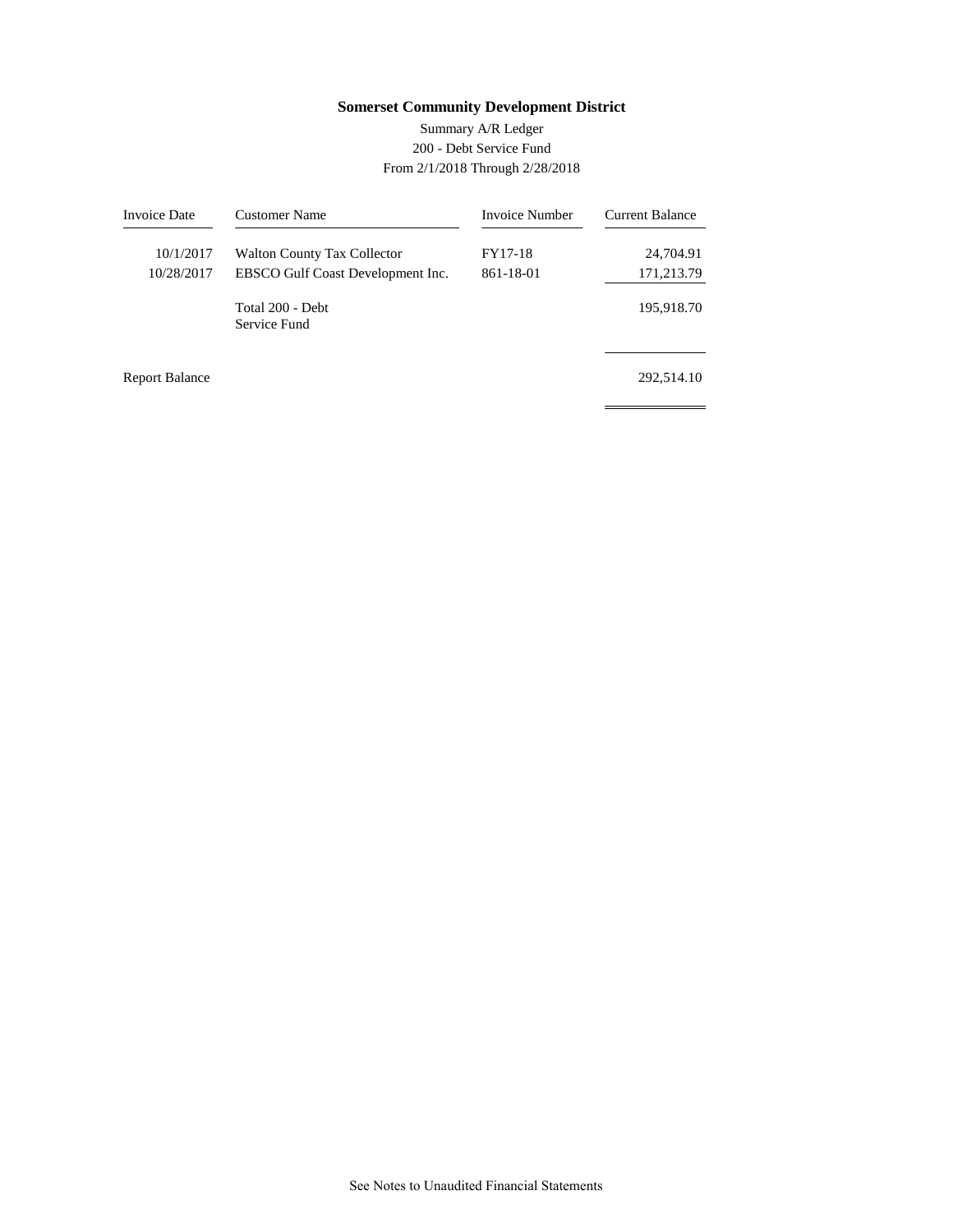Aged Payables by Invoice Date Aging Date - 2/1/2018 001 - General Fund From 2/1/2018 Through 2/28/2018

 $\overline{a}$ 

| Vendor Name                           | <b>Invoice Date</b> | <b>Invoice Number</b> | <b>Invoice Description</b>               | <b>Current Balance</b> |
|---------------------------------------|---------------------|-----------------------|------------------------------------------|------------------------|
| Hopping Green & Sams                  | 2/28/2018           | 98740                 | General/Monthly Legal<br>Services 01/18  | 270.42                 |
| <b>Gulf Power Company</b>             | 3/2/2018            | 42245-97026 02/18     | 9954 E Cty Hwy 30A<br>Irrigation $02/18$ | 115.04                 |
| <b>Gulf Power Company</b>             | 3/2/2018            | 89919-91030 02/18     | 9396 E Cty Hwy 30A<br>Irrigation $02/18$ | 322.51                 |
| Innerlight Engineering<br>Corporation | 3/10/2018           | 3478                  | <b>Engineering Services</b>              | 1.900.00               |
| <b>Report Total</b>                   |                     |                       |                                          | 2.607.97               |